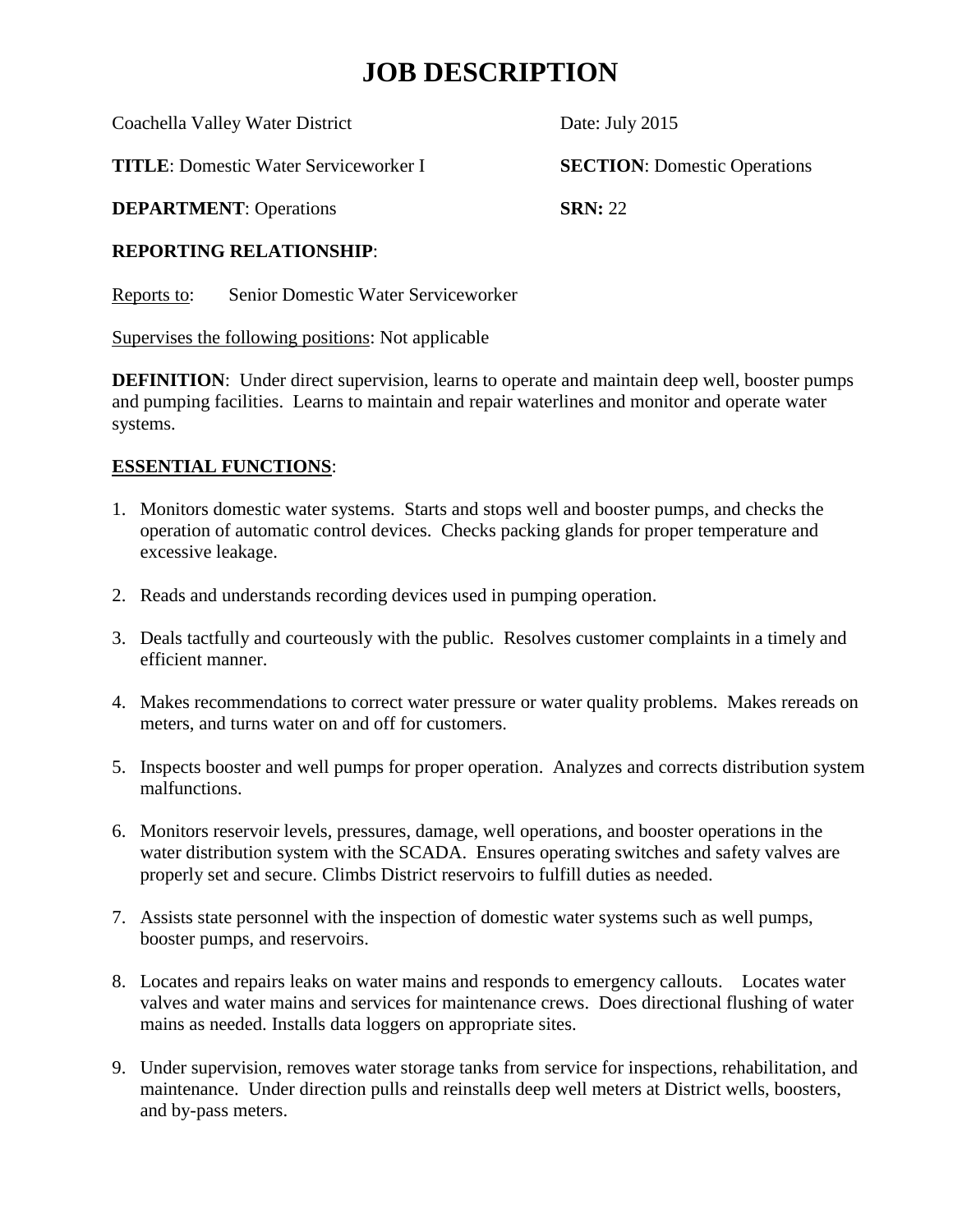## **JOB DESCRIPTION**

#### **Domestic Water Serviceworker I – Page 2**

- 10. Reports and records damages to District facilities caused by people and/or external agencies. Makes police reports, and coordinates with the Claims Department as needed.
- 11. Generates and completes work orders for a variety of departments using applicable software applications. Enters data into applicable computer software applications.
- 12. Provides traffic control during emergencies for safety of public and District personnel.
- 13. Assists Backflow Workers, Meter Readers, Pressure Technicians, Meter and Valve Technicians, Water Quality Technicians, and the Chlorine and Electric Shops.
- 14. Installs and repairs backflows, when backflow crew is unavailable.
- 15. Prepares paperwork and work sites for ERC crews and/or leak repair crews.
- 16. Communicates effectively with others.
- 17. Keeps accurate records and reports.
- 18. Reads and understands plat book and recording devices used in pumping operation.
- 19. Applies applicable laws, penal codes, rules and regulations, district policies and procedures for water theft and illegal alterations to/on the water system.
- 20. Assists training lower level employees, and providing reports and feedback on employee progress to supervisory personnel.
- 21. Learns and follows District safety practices and procedures.

#### **MINIMUM QUALIFICATIONS**:

License or Certificates: Valid California Operators license issued by the State Department of Motor Vehicles. Department of Motor Vehicles. Department of Motor Vehicles driving record may influence employment or classification.

#### **AND**

Must possess a Grade D1 Water Distribution Operators Certificate issued by the State of California Department of Health Services.

Education and Experience: High School Diploma or equivalent is required. Any combination of training and experience which would likely provide the required knowledge and abilities is qualifying. A typical to acquire the required knowledge and abilities would be to have one year experience working with a domestic water distribution system at the level of Domestic Water Serviceworker Trainee.